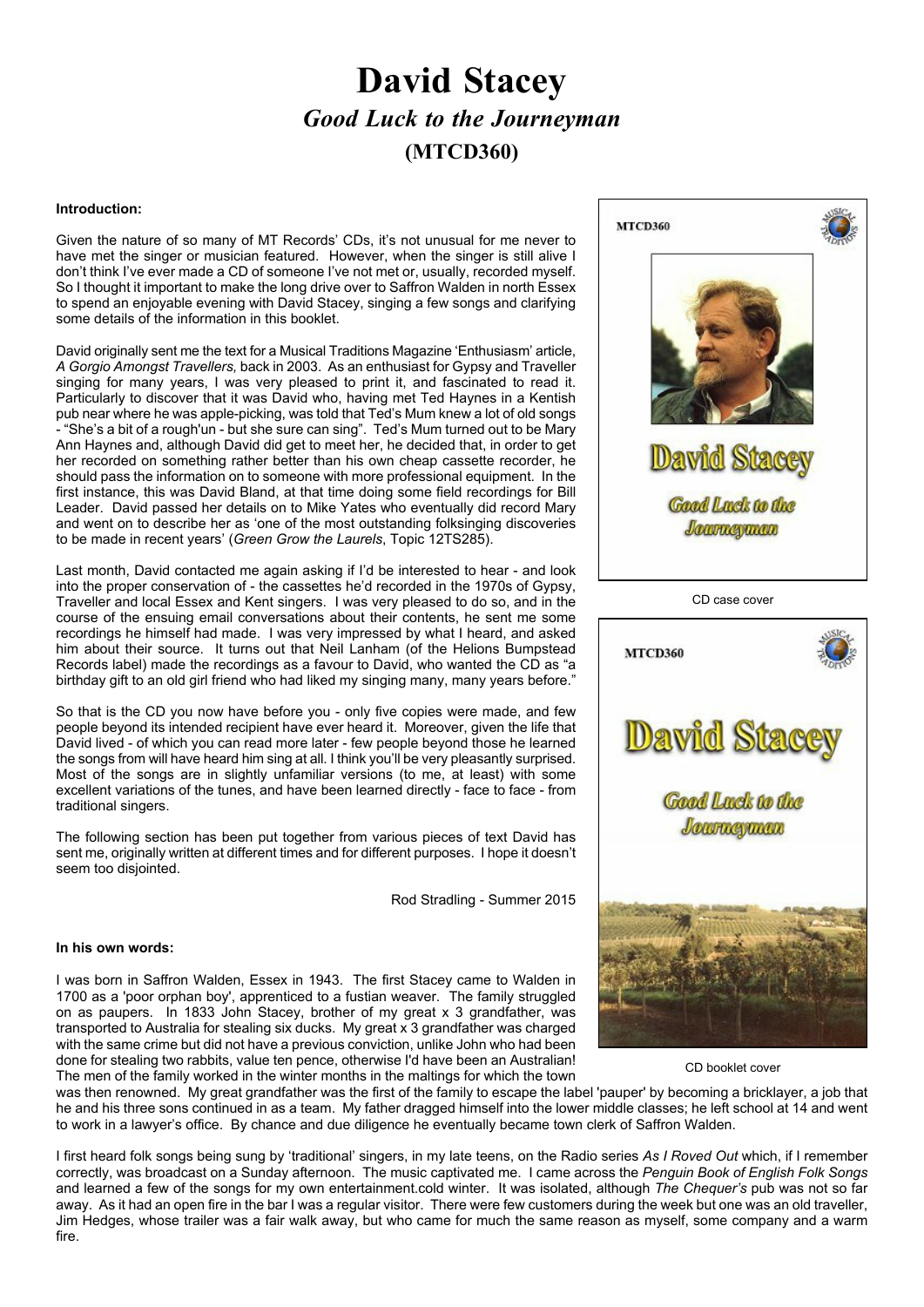There were few customers during the week but one was an old I met Noelle, a dark haired lady, and we crossed the seas to traveller, Jim Hedges, whose trailer was a fair walk away, but who came for much the same reason as myself, some company and a warm fire. We were often the only people in the public bar so, although I was a lower middle class lad just turned twenty, and he was in his 70s or 80s and had been a horse dealer all his working life, we inevitably chatted together in the glow of the fire. Jim's stories always started with a horse and finished in a pub and, because he was illiterate, they were extremely visual, to the extent that on one occasion he mentioned as an aside, that the time by the Corn Exchange clock was such and such. When he found that I was from Saffron Walden he told numerous stories that started at the local horse fair which he said I must remember. I later asked my father about the Walden Horse Fair and he told me that they had come to an end with the First World War!

On the weekends the public bar's main customers were local travellers - many, of course, related to Jim. I don't remember any of them singing much, but they were quite happy for me to burst forth occasionally - this was the first place I ever sang in public it was all entertainment, between the banter and the gossip, and it helped to pass the time. I was fascinated with the way that the travellers kept the evening going with old stories, humorous witticisms, etc. I was tolerated because they knew I was working locally, although I do remember being cautioned by Charlie Peters for flirting too long with his daughter Molly, a fine looking woman who attracted attention. He took me to one side and said that he liked me, had absolutely nothing against me, but that he'd have to punch me out if I was ever to set a hand on Molly!

From Ugley, early in 1965, I finished up at Masada in Israel, as an archaeological volunteer (see more, later). I don't remember doing too much singing, except to myself, between the two venues. I continued to learn songs from collections and must have sung them to people every now and then because I certainly sang for Deborah (for whom this CD was recorded) in Jerusalem in 1968. When she returned to Boston I followed after her and spent about 15 months in the States doing quite a bit of singing in the Boston area, sometimes in 'folky' places but, more enjoyably, amongst the Boston Irish, to whom I was introduced by Jack White, a singer and whistle player, whose Irish aunt Aggie White was a champion fiddler, and who appears on Topic's *Voice of the People* CDs.

After the States I largely flitted between Israel and the Kentish apple harvest. In Israel I sang unaccompanied songs to a captive, sometimes even appreciative audience, of archaeological volunteers. Eventually, for a while, I formed a group - The Taverners (because we sang in *The Tavern*!) which consisted originally of an Israeli computer hardware engineer, on guitar, an American-born Israeli biochemist also on guitar, and a Canadianborn Israeli dentist David Deklebaum on banjo, and me. I've never really sung in folk clubs - found them most un-conducive to enjoyable craic. The last time I sang was with Jack White, who I traced when I knew I was going to be in Boston giving a paper at the annual conference of the American School of Oriental Studies in 2008 or '09.

#### **The Masada excavations:**

Most British volunteers responded to articles published in *The Observer*, which also helped fund the dig. At the time of the 1963 call I was helping to clear-fell and replant a coop of ancient woodland in rural Essex. There were no shops near-by, I did not see newspapers, so I missed the call to arms.

It was bitterly cold that winter and, as I huddled over my small wood fire, the concept of migrating to warmer climes the following winter was appealing. In the spring I quit the job, and visited some of the pubs in London around Goodge Street where the footloose were often to be found being fancy free, and swapping tales of their travels. I heard of places called kibbutzim in Israel, where one could get room and board in return for doing menial work; but, what the hell, surely the sun would be shining?

Guernsey where we had heard that there was plenty of seasonal work to be had. We worked - and saved our pennies - and at the end of the summer happened upon *The Observer'*s call for volunteers for Masada. As this sounded far more interesting than shovelling chicken shit on a kibbutz we applied immediately and were accepted.

We lived in old army tents in the desert, the work was hard, the amenities simple, but we learnt by experience and the longer we stayed the more use we were, and newcomers were placed under our watchful eyes. In the evenings we had to entertain ourselves. A tent mate of mine was an Irishman, Joe Dolan, who had been making a precarious living since the age of 16 playing guitar in Irish Show Bands. He and his guitar soon became a centre of many an evening's entertainment, to which I would add an occasional English folk song. Some weekends we would drift to Tel Aviv and busk around Dizengoff. He later became a founding member of Sweeney's Men and a song he wrote whilst at Masada, *The Trip to Jerusalem,* was later recorded by Christie Moore on his LP *The Iron Behind the Velvet*.

For some of us Masada had become 'home' and we did not fancy the prospect of leaving once the excavations were completed. A few were offered the chance to stay on helping with the reconstruction - but the spirit soon fizzled out - no longer were we working as hard as we could to achieve a common end. We were now paid labourers and the regular hired workers, mainly new immigrants from Morocco, had a very different attitude - do as little as you can get away with. After we left Masada, Noelle and I still had itchy feet and we hitched to India after a season picking hops and apples in Kent.

After our return from India, Noelle and I went our own ways. I was drawn back to Israel, initially for the desert landscape over which we had gazed from Masada. I could not resist the allure of archaeology and in the summer of 1968 volunteered on an American excavation that was having its first season at Tel Anafa. Volunteers were given room and board in return for their labour, much as Prof. Yigael Yadin had introduced at Masada.

After a spell in the States I eventually returned to Israel in 1972 and became increasingly involved in excavation work, first at the Kotel, and later with anybody who would pay me. For many years I worked with Ehud Netzer as a field director on his excavations. My last time in the field was, appropriately, with Ehud on renewed excavations at Masada in 1989.

By then, I was married to an Israeli and, during this, my second excavation at Masada, I learnt that we were expecting our first child. Sarah was born in Jerusalem later that year and we moved to England when she was not yet a year old, and I studied for a PhD. Nowadays I dig nothing but my garden, though on the day that I am writing this (in 2013), I have received copies of a book that I have co-authored called *Qumran Revisited* which uses my knowledge of the archaeology of Jericho and Masada to suggest that Qumran, far from being some sort of Jewish monastery, was, in reality, a light industrial suburb of the Royal Estate in Jericho. And that the scrolls were not written there but were *geniza* deposits made by the High Priest whose estate it was.

It would never have been written if I had not served my time with Yadin's band of Merry Men and Women at Masada.

#### **Kent hop and apple picking:**

I first went down to Kent for the hop/apple picking in the mid '60s and frequently returned over the next 20-25 years. If you were any good at picking apples, and were prepared to work hard putting in 50-60 hour weeks for 4-6 weeks - you could make good money, cash in hand. My life developed whereby I was working in archaeology in Israel for much of the time - but, for visa reasons, had to leave Israel periodically. It became convenient for me to leave for the Kentish season where, eventually, I left an old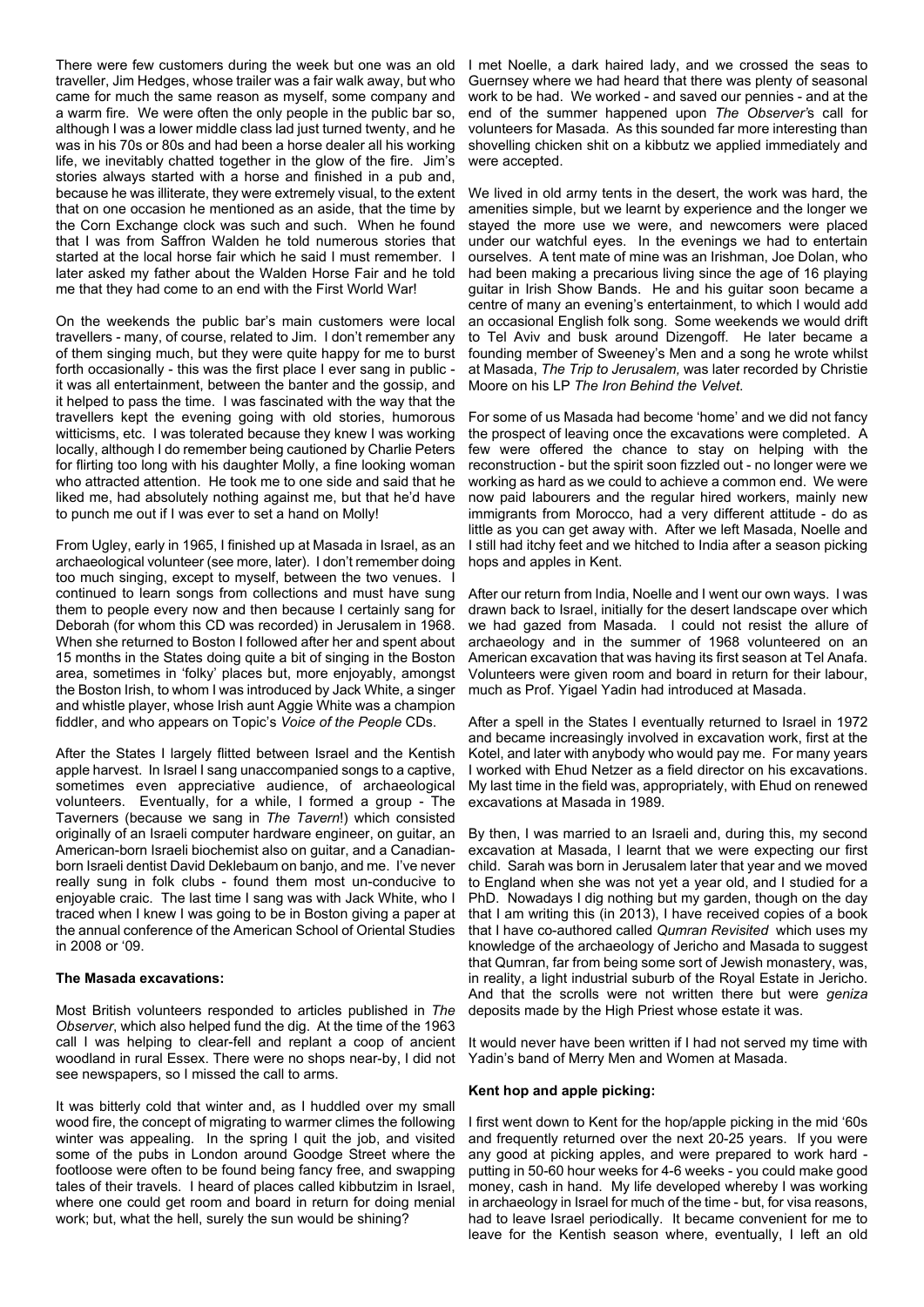caravan on a farm near Goudhurst to come back to. The money I could make helped subsidise my archaeological work, which, whilst totally engrossing, paid diddlysquat. At no time was I in Kent 'collecting folk songs'!

Years later, when Maggie Thatcher announced she was taking away my right to a free education up to degree level I thought "sod her" and decided to find out what it was I'd actually been doing for the previous 20 years! I eventually gained a PhD at London University.

One year, in the late-'60s-early-'70s, I stumbled across Ted Haynes in what that season was my local pub. I realised that his mother, Mary Ann Haynes, had a good repertoire and I made the effort to get her recorded in Brighton. Gradually I became aware that there was a small number of locally based older travellers who still enjoyed the old songs, although they were becoming an anachronism within their own community (much I suppose as am I to my own children!) I met Henry Ridley who lived in Goudhurst and he was particularly keen on the old songs because, I think, he had married out and was, thus, somewhat of an 'outcast'. The old songs tied him to his family roots. We would look out for each other whenever I arrived back in Kent because we could enjoy a bit of a singsong, even if only for each other. Note however, that I was there to make money and only went out Saturday nights and Sunday lunchtime! I rarely took my very cheap cassette with me to a session as it tended to get in the way.

Henry was a cousin of Jasper and Levi Smith, who were around some seasons - and had another cousin married to Mary Haynes' eldest daughter - so inevitably his repertoire was much the same as theirs. A young nephew of Henry's, Ambrose Cooper, was often around and sang his own songs and those of other younger travellers. He totally confused me because he sang what I thought must be a rare old poaching song, *Two for the Price of One*, of which I could trace no earlier versions ... years later I was told it was a song written by Bob Davenport! I think Ambrose has had a certain amount of contact with *gorgi* folkies - you can certainly find him on You Tube!

Another traveller with an interest in the old songs was Johnny Mathews - a very gentle man, a market trader from Maidstone who had a limited repertoire which included some *cant* songs - a version of *The Baby in the Basket* or, 'kipsy' in his rendition. But he loved it when I sang songs that he remembered his mother singing.

In 1990 I fell victim to marriage and babies, etc and left Israel and the apple picking - for good. During the next decade or so I had some contact with Eli Frankham, a traveller activist in Wisbech and with travellers in that area, though there was not much in the way of the old songs being sung. I also used to go occasionally to the *Pike and Eel* - closed now - in Cambridge, where the local travellers had musical sessions after hours when the pub 'closed' on a Saturday night. Although a few of the older men enjoyed hearing the old songs: one family was intermarried into that of Phoebe Smith; and there was plenty of singing; a West was an entertaining singer of Jimmy Rodger's songs; I never once heard an 'old song'. By now, I'm afraid, they are of no interest to the current generation. (I did have, some 20 years ago, a couple of young lads - early 20s? - sing me a version of *The Old Farmer from Cheshire* on a travellers' site in Harlow, but they were inevitably somewhat suspicious of my motives for showing up there. It certainly helped in Kent that I was there for much the same reason that they were - to make a few bob - and could even sometimes get them 'a ladder' which, as 'gyppos,' they might not have been able to get for themselves).

In Saffron Walden I also met Walter Jarvis who had by far the widest repertoire of the old songs in the town. His reputation as a boozer meant that, even though I had known of him since I was a kid. I only discovered that he knew songs very close to the end of his life in 1984.

Walter had tried to enlist during WWI as a 14 year old. He was a big lad and was initially accepted until his mother heard about it and 'rescued' him. A year later he tried again and this time he avoided his mother's 'interference'. The army were not entirely convinced he was yet of a correct age so he was not sent off to be cannon fodder but, as a country boy, was sent to help shoe the hundreds of thousands of horses that were also being recruited. One of these horses trod on his foot and broke it - as Walter said 'that didn't half hurt boy and I swore at that old horse, but he probably saved my life'. Because of the broken foot he was never sent to the trenches and spent the whole of the war as a farrier. He claimed that all the lads, apart from himself, who had joined up from the town on the same day that he did died in the war.

After the war he worked with his father as, in the summer, a thatcher, and, in the winter, as a pig-sticker specialising in travelling around killing cottage-raised pigs which people had made unsuccessful attempts at slaughtering earlier. Naturally the pigs were aware of what was about to happen to them again and were less than cooperative and it took big men to perform the coup de grace. Walter and his father spent quite a lot of time travelling across into Suffolk to gather reeds and thatching straw, and to find cottages to thatch.

Walter thought of his songs as belonging to two distinct repertoires - his 'Army' songs, all learnt before the age of 18 during WWI and his 'Suffolk' songs learnt mainly in the pubs of Suffolk during work related forays into that county.

#### **The CD:**

*From the original booklet notes:* This CD is dedicated to Henry Ridley of Goudhurst, Kent, timber-feller, tar-macker, fine singer, in whose company many a pint was quaffed and good song sung.

I first picked hops and apples in Kent in 1964 and returned to the same area south of Maidstone on a fairly regular basis. Occasionally, in the evenings, I would sing a song in one of the village pubs. The BBC series, *As I Roved Out*, had introduced me to English traditional unaccompanied singing in my early teens, and I had been inspired to learn a few songs from books and records, one of the latter being *The Roving Journeyman* (Topic12T84) an LP of songs sung by the Willett family of Kentish travellers.

My regular farm, in those early years, was in Marden Beech. The nearest pub, *The White Hart*, in Claygate was a couple of mile's walk along a narrow lane. In the autumn of 1972 I found that the pub had become a regular watering hole for travellers. My face was gradually accepted, as were my musical contributions to the many evenings of chat, song and stepping that enlivened that season's fruit picking. These sessions tended to come to a halt if *gorgios* came into the pub but I was tolerated because I could 'give' a song.

Over the next couple of decades I continued to be a regular picker although my main base shifted to Ash Farm in Horsmonden, coincidentally ideally situated for the annual Horse Fair held in September, despite local opposition, on the village green. In amongst the stalls and the horses there could usually be heard a few songs, to which I would add a contribution. At the start of each season I would look out for Henry Ridley, a locally based traveller with a goodly repertoire of songs. Henry's paternal Uncle Nelson had been recorded by Ewan MacColl. Sometimes other members of Henry's extended family, including his maternal uncle, Levi Smith, and two of his nephews 'young' Levi Smith and Ambrose Cooper would be there to offer a song (not necessarily old songs: Levi, senior, although knowing old songs was more likely to give a rendition of a George Formby number, whilst his son was a yodelling country and western singer. Ambrose specialised in songs from the country and western scene in Australia where he had relatives. Johnny Mathews, a market trader, whilst not having a large repertoire of songs was always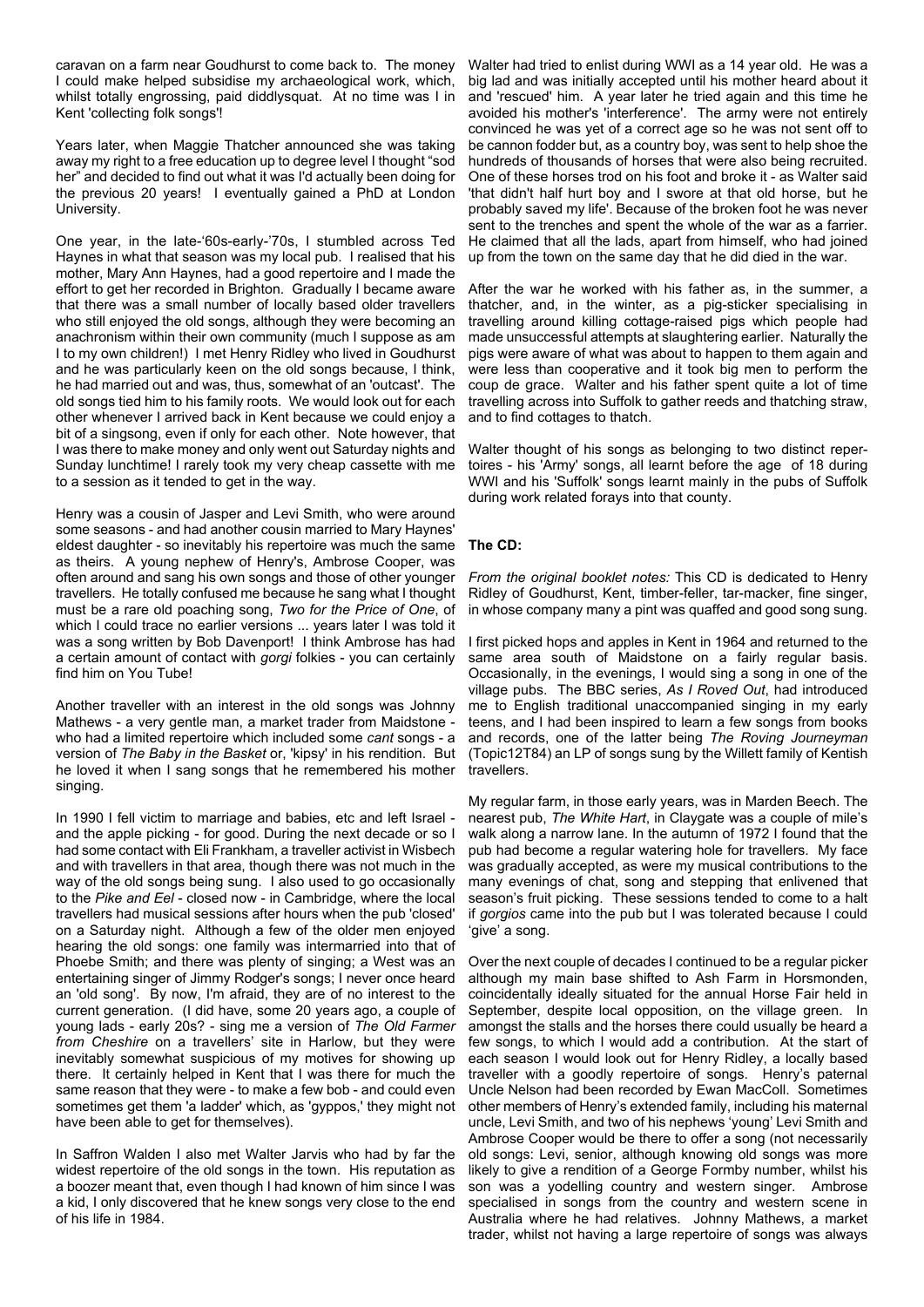an appreciative audience and it was particularly for him that I 1 - **The Yellow Handkerchief** (Roud 954) learnt a version of *The Folkestone Murder*, a song his mother had sung. Ben Willett, though rarely persuaded to sing, was often at the Fair and sometimes at *The George* in Yalding which, in the '70s, still had a pub pianist on Saturday nights.

Some years after Mary Haynes had died, Henry and I were in *The Vine Hotel*, Goudhurst, when he suggested I sing one of Mary's songs for one of her sons who had just come in. I sang *Camden Town.* Unusually, the bar became silent and, at the end, there were tears not only in her son's eyes, but in mine too.

Many of the pubs where we used to sing are now, sadly, closed, amongst them *The Kings Arms*, Horsmonden, *The Eight Bells*, Goudhurst, and *The Globe and Rainbow*, Kilndown.

Since returning to my home town of Saffron Walden I have had some contact with travellers in Cambridgeshire and have enjoyed a few songs with, amongst others, the late Eli Frankham, Nancy Webb (née Stewart) and Albert Brazil, who, although he will not sing in public can 'tell' a number of songs, including *The Folkestone Murder*.

Almost all of the songs on this CD were learnt from travellers I had met and sang with; either by direct absorption, or by recordings made by myself with a cheap domestic tape recorder, or from recordings made by others. They are not facsimiles of any particular source, but are, I hope, true to the spirit of those sources; they were learnt to be sung and, over the years, have no doubt developed their own idiosyncrasies. Where words had been forgotten or become garbled I would find alternatives which were easier to remember. In one instance I find that I have dropped a verse which never made sense to me but which I discover was part of the original song. *Twenty One Years* is one of Henry's favourite songs, and a song of which nearly every traveller can sing a bit. His third verse goes "Go ask the guv'ner, babe, upon your sweet soul / If you can't get a pardon then get a parole / If I had the guv'ner, where the guv'ner's got me / Before Tuesday morning the guv'ner'd be free." To my surprise I find that a verse very similar to this was in the version written and recorded by Bob Miller in 1930. I have heard some younger travellers sing a cant version of *Twenty One Years* which, they told me, was commonly sung in prison by travellers languishing inside. I wonder whether anyone has recorded such a version?

# **The Songs:**

Roud Numbers quoted are from the databases, *The Folk Song Index* and *The Broadside Index*, continually updated, compiled by Steve Roud. Currently containing more than 452,000 records between them, they are described by him as "extensive, but not yet exhaustive". Copies are held at: The Vaughan Williams Memorial Library, London; Taisce Ceoil Dúchais Éireann, Dublin; and the School of Scottish Studies, Edinburgh. They can also be purchased direct from Steve at Southwood, Maresfield Court, High Street, Maresfield, East Sussex, TN22 2EH, UK. Recording dates are shown in the sequence day/month/year.

Child numbers, where quoted, refer to entries in *The English and Scottish Popular Ballads* by Francis James Child, Boston, 1882- 98. Laws numbers, where quoted, refer to entries in *American Balladry from British Broadsides* by G Malcolm Laws Jr, Philadelphia, 1957.

In the following Song Notes, all Musical Traditions Records' CDs are referred to only by their Catalogue Numbers (i.e. MTCDxxx), as are all Topic Records' CDs (i.e. TSCDxxx) and Veteran CDs (i.e. VTxxxCD). The names of all other CD publishers are given in full.

The majority of these songs were learned - often directly - from Travellers and Gypsies in Kent and Essex, particularly from Mary Ann Haynes and Henry Ridley. Other sources are indicated in the song notes.

Well, now once I loved a woman Oh as dear as I love my life I thought in my own heart I would make her my wife, With her white cotton stockings And her high ankle shoes And she wears a yellow handkerchief, Oh wherever she goes.

So now take this yellow handkerchief In remembrance of me Wear it round your pretty little neck All in flash company All in flash company, me boys, Like a great many more If it hadn't been for flash company I would never have been so poor.

For it's a-jigging and a-dancing That was all my delight A-staying out late, me boys, It's been the ruin of me quite Yes, a-staying out late, me boys, Like a great many more If it hadn't been for flash company I would never have been so poor. For now once I had a colour it was red as any rose But now I'm as pale as the lily that blows, Like the lily in the garden all my colour has gone, Now you see what I am coming to All for loving that one.

So now come all you pretty little flash girls And a warning take by me Don't you build a swallow's nest upon a willow tree For the green leaves they will wither And the shoots they'll all decay And the beauty of a young girl It soon dies and fades away.

This is a song that is almost exclusive to Suffolk these days - we heard it in the repertoires of at least six singers there in the late 1960s - although there are a small number of sightings along the south coast - Sussex, Hampshire and Dorset. The song was first noted in Limerick in the 1850s and was still well known recently, not only in East Anglia, but also among Travellers throughout southern England. Roud has 97 instances of the song, 27 of which are sound recordings.

Other versions available on CD: Caroline Hughes (MTCD365-6); Cecilia Costello (MTCD363-4); Phoebe Smith (MTCD356-7); Cyril Poacher (MTCD303); Pop Maynard (MTCD401-2); Mary Ann Haynes (EFDSS CD 002).

#### 2 - **Wexford Town** (Roud 263, Laws P35)

Now there was a pretty maid in Wexford Town She fell in love with a miller boy He asked her to go walking Through fields so sweet and green That they might walk, and they might talk All for to name their wedding night.

But he took a hedge stake from the hedge And he beat her to the ground. " For mercy" cried "I'm innocent, I'm not fit enough to die."

Now when he came to his master's house It being the middle of the night, His master rose and let him in By the striking of the light.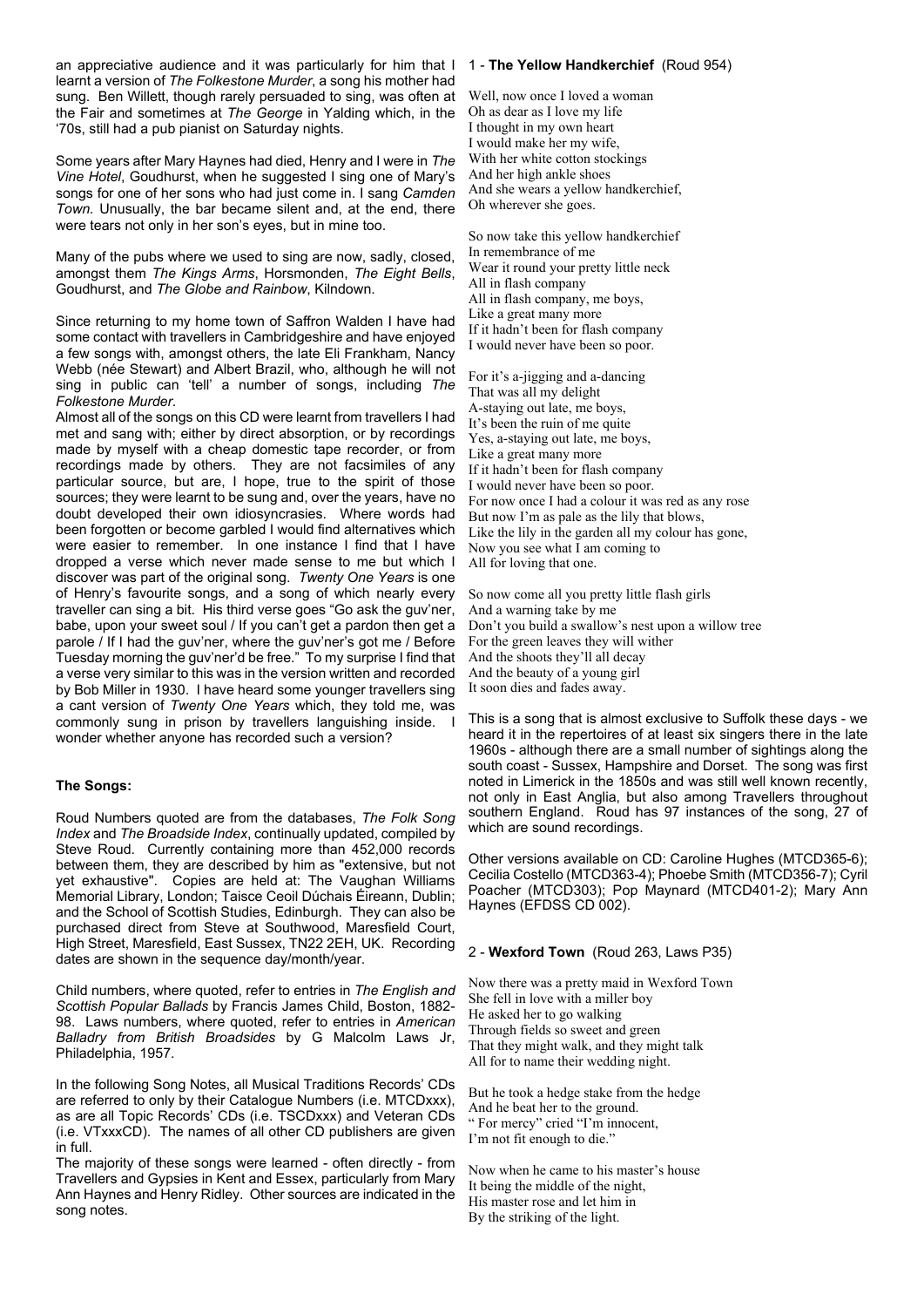Oh he askèd him, cross-questioned him, Saying "What are those blood stains On your hands and clothes?" The answer, oh what he saw fit, Was "Sir, it's the bleeding from my nose."

But it was just a few days after, When her body it was found A-floating past her mother's door, Oh, what led to Wexford Town.

And now that young man's taken up, He's bound down in iron strong And now he do a prisoner For the murder he have done.

A very well-known song indeed, with 365 Roud instances, 98 of which are sound recordings. MacColl & Seeger quote an American source who says that the villain in this song was a John Mauge, who was hanged at Reading, Berkshire, in 1744. But, we know that *Waxford Town* comes originally from a long 17thcentury ballad *The Berkshire Tragedy, or The Wittam Miller*, a copy of which may be seen in the Roxburgh Collection (vol.viii p.629), and it may be that Mauge's name came to be associated with the earlier ballad because of the similarity of his crime. Later printers tightened the story and reissued it as *The Cruel Miller*, a song which has been collected repeatedly in Britain (63 instances) and North America (228 instances - where it is usually known as *The Lexington/Knoxville Girl*).

Somewhere in the past, the story has separated into two versions, and both Laws and Roud differentiate between them, giving Roud 263, Laws P35 for this one and Roud 409, Laws P24 for the other - usually known as *The Butcher Boy*. However, since Roud includes 365 and 300 examples respectively, it must be clear that there will be many versions which fall into the grey area between them.

*Other recordings on CD*: Caroline Hughes (MTCD365-6); Jack Smith (MTCD356-7); Lizzie Higgins (MTCD337-8); Mary Ann Haynes (MTCD320); Mary Delaney (MTCD325-6); Harry Cox (TSCD512D); Phoebe Smith (TSCD673T).

#### 3 - **When the Nightingale Sings** (Roud 140, Laws P14)

As I was a-walking one morning in May Oh there I spied a young couple a-making of hay Oh and one was a pretty maid And her beauty it shone clear And the other was a soldier In the Bold Grenadiers.

Now walking and a-talking and walking together Oh walking so far about 'Til they scarcely knew whither. So they both sat themselves down By some cool crystal stream All for to see the flowers grow And hear the nightingale sing.

Now it is ... and comfort he drew around the middle And out of his knapsack he drew forth a fiddle And he played her such a pretty tune It made the groves and valleys for to ring "Oh 'tis hark, hark" said the fair maid "How the nightingale sing."

"Oh, come now", said the soldier " It is time to give o'er." "Oh, no then," said the fair maid, "We will have one tune more, For I do like your music And the tune of your string

I do like to see the flowers grow And hear the nightingale sing."

"Oh, come then", said the fair maid "And won't you marry me?" "Oh, no then" said the soldier "that never can be For I have got a wife at home, in my own countery And such a fair woman you never did see."

"Oh, no then," said the soldier, that never shall be For I have got a wife at home, and children three. But if I should come this way again It will be in the spring All for to see the flowers grow And hear the nightingale sing."

David probably learned this song from Walter Jarvis of Saffron Walden. Under a variety of titles, including *The Bold Grenadier, The Soldier and the Lady* and *The Nightingale*, this gentle, sensuous song had a huge spread across Britain and North America. Roud's 222 entries include 61 sound recordings, but comparatively few appear to have made the transition to CD.

*Other versions available on CD*: Caroline Hughes (MTCD365-6); George Dunn (MTCD317-8); both Hobert Bowling and Mildred Tucker (MTCD505-6); Neil Morris (Rounder CD 1707); Viv Legg (VT153CD); Charlie Pitman (VTC9CD); Raymond and Frederick Cantwell (Rounder CD 1778).

#### 4 - **The Song of the Thrush** (Roud 1763)

Out in the gold fields in the wilds of Australia Out in the gold fields there once stood a camp. Now the miners was made up of all sorts of classes There was many rough fellows And many's the scamp. When into their midst came a Young man from England And with him he brought a small bird in a cage Now to hear that bird sing They flocked round in dozens That beautiful songster became quite the rage.

How they miners did hush as the song of the thrush Rang out 'mongst that motley throng. Oh, and many a young fellow's eyes grew dim As that bird sang its sweet roundelay; Eyes opened up with a bright shining look, As that bird sang its sweet roundelay. It brought back to mind Dear old England and home, Thousands of miles away.

Written in 1897 by Walter Hastings with music by George Le Brunn, it was sung on the Halls by Jenny Hill and by her daughter Peggy Pryde, but not much taken up by the oral tradition - only 19 Roud entries. All five named singers were English, but he also has book examples from Canada and, appropriately, Australia. As well as Bob Hart (MTCD301-2), Ben Ling also sang it in Snape - as did Fred Jordan over in Shropshire, although he never seems to have recorded it .

# 5 - **The Maids of Australia** (Roud 1872)

As I went down by those Oxburgh banks Where the girls of Australia They play their wild pranks 'Neath the green shady bower As I sat myself down Oh, the birds they sang sweetly And played all around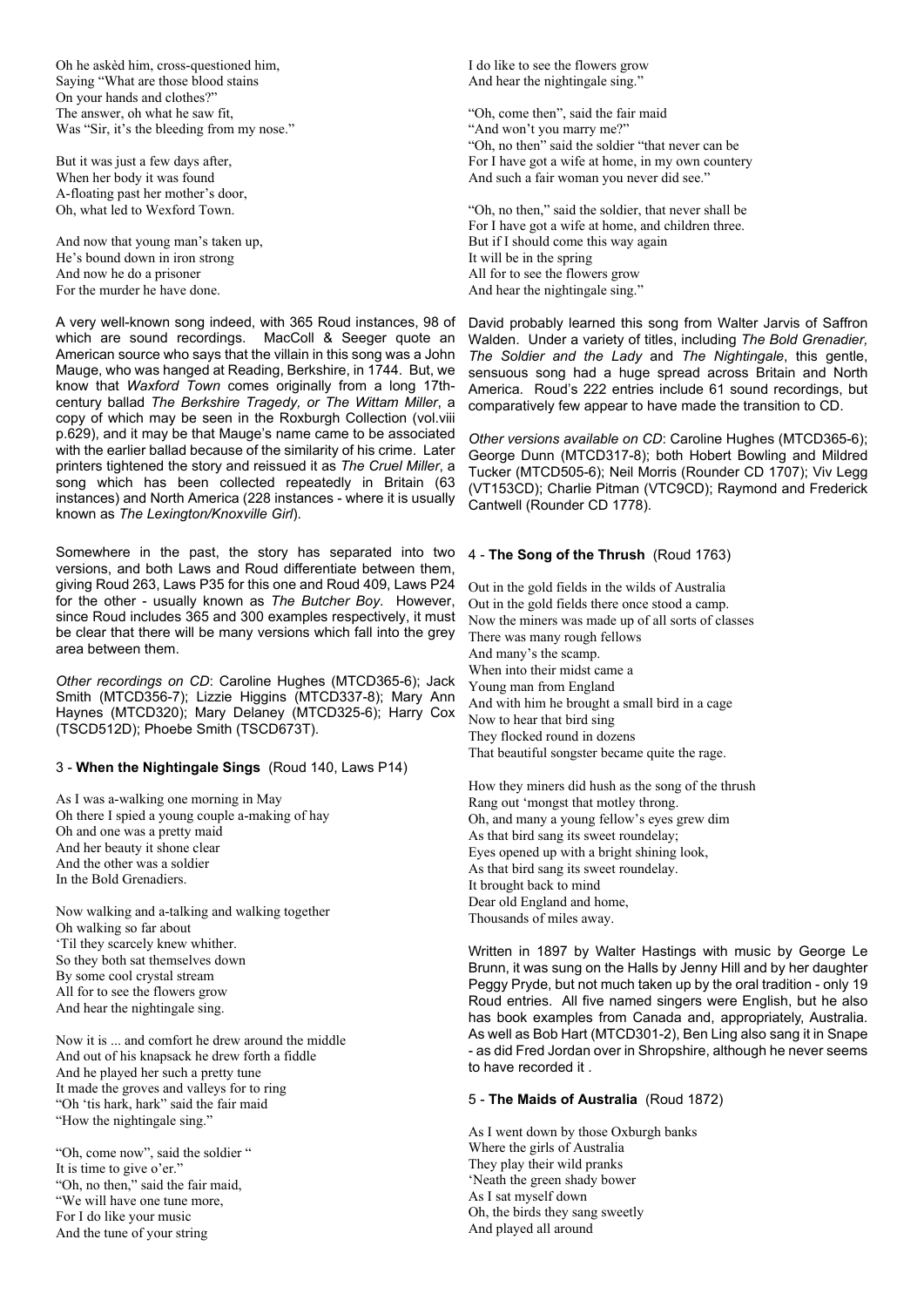In the forests of me native Australia In the forests of me native Australia Where the girls they are handsome and gay

Now as I sat viewing that glorious scene Oh, the birds they sang sweetly, The trees they was green, A fair pretty damsel before me appeared To the banks of the river she quickly drew near In the forests of me native Australia In the forests of me native Australia Where the girls are handsome and gay

Now she stripped stark naked, Before me she stood Just as naked as Venus that rose from the flood, She blushed with confusion Then, smiling, said she "Now these are the clothes that Nature gave me On the day I was born in Australia On the day I was born in Australia Where the girls are handsome and gay"

Well, she leapt in the river without fear or dread Her delicate limbs she extended and spread, Her hair hung in ringlets, her colour was black "Now you see, kind sir, I can float on my back In the streams of me native Australia In the streams of me native Australia Where the girls they are handsome and gay"

Now she got started swimming, she came to brink "Your assistance, kind sir, I'm afraid I might sink." Like lightning I flew and I gives her me hand, But her foot it slipped, we fell back on the sand And I entered the bush of Australia Oh, then I entered the bush of Australia Where the girls they are handsome and gay.

Now we huddled and cuddled With the highest of glee Oh the fairest pretty damsel you ever did see Long time on her bosom my face I did hide 'Til the sun in the west began to decline Then I left that fair maid of Australia Oh, then I left that fair maid of Australia Just as the sun went down.

*David*: I almost certainly learned this from an LP of Harry Cox. Although Roud lists 34 examples of this fine song, Harry Cox and Walter Pardon account for 19 of them, and almost all the others are also from Norfolk.

*Other recordings available on CD*: Sam Larner (MTCD3690); Harry Cox (TSCD512D); Walter Pardon (TSCD514); Bob Green (Helions Bumpstead NLCD 6).

#### 6 - **Camden Town** (Roud 564, Laws P18)

As I went out one May morning Down some clear running stream Who should I spy but a sweet pretty maid She was a-pleasing to my mind.

I said to her "My sweet pretty maid Will you sing me a true lover's song? And if it is true I will marry you Oh I'll make you my own true wife."

So he took her by oh the lily white hand He kissed both her cheeks and her chin

He took her to some very large house And she slept the night with him.

Now the moon being gone, oh the sun at dawn The sun on the golden hill This young man he arose, he put on his clothes Saying "Fare you well my dear."

"Now that ain't the promise you made to me Down by that clear running stream. You promised that you would marry me And make me your own true wife."

"But how could I marry a girl like you You're too easily led astray You'd better go back to your mother's house And cry all your tears away."

"But how could I go back to My dear old mother's house And leave her in shame and disgrace? I'd rather go to some very large brook And I'll throw my body in."

So he took her by oh the lily white hand He kissed both her cheek and her chin He took her to some very large brook And he threw her body in.

Now there she goes, oh see how she goes A-floating away on the tide. Instead of that young girl having a watery grave She ought to've been my bride.

Now I'll go away to some other foreign land Another girl for me Where no-one shall know of the trouble I have done Save the girl that courted me.

So come all you young girls and a warning take by me Don't you ever be led astray If any young man asks to come your way Let your heart be miles away.

This song, more usually known as *Down by the Old Riverside* or *Lily White Hand*, got its present title from its first publication in the FMJ in 1969, collected by John R Baldwin, in Wootton, Oxfordshire, from a singer whose name was given only as 'Mrs F. D.' Her first line was '*In Camden Town there lived a lass ...*' Even though this was a slightly different song (Roud 1414), Ewan MacColl and Peggy Seeger published versions under this title by both Nelson Ridley and William Hughes in *Travellers' Songs from England and Scotland*, and the name seems to have stuck in some circles.

This was the 'family song' of the Brazil family in Gloucester, and was sung by every member of the family we know to have been recorded - see the 3-CD set MTCD345-7.

It has 118 Roud entries, 36 of which are sound recordings. Almost all are from England, plus a few from the north of Ireland and North America. Gypsy names crop up frequently amongst the listed singers.

*Other recordings on CD:* both Caroline and William Hughes (MTCD365-6); Jack Smith (MTCD356-7); May Bradley (MTDC349); Danny, Harry and Lemmie Brazil and Doris Davies (MTCD345-7); George Spicer (MTCD311-2); Nimrod Workman (MTCD512); Mary Lozier (MTCD505-6); Harry Cox (TSCD512D); Paddy Doran (TSCD677T); Fred Jordan (VTD148CD).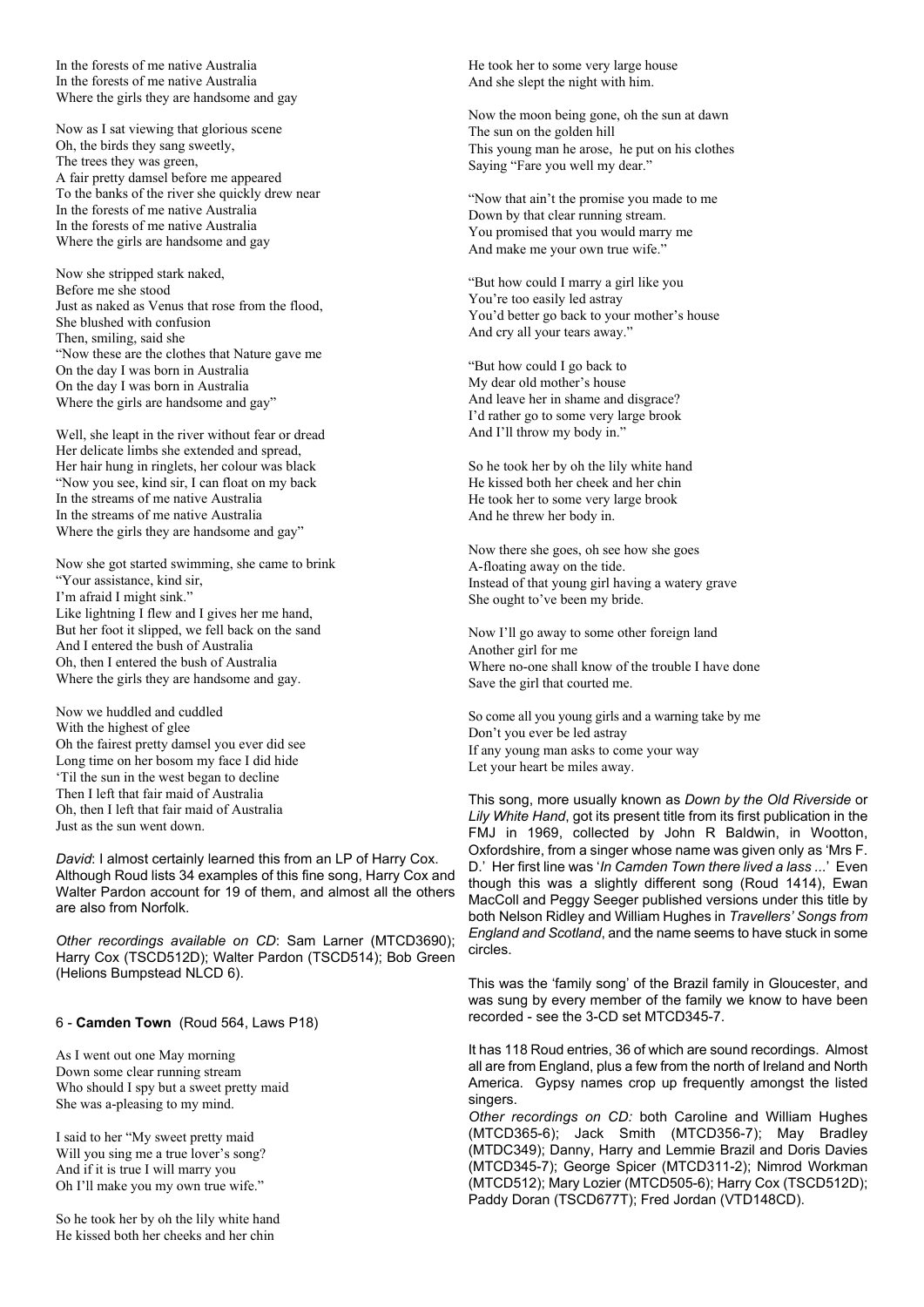# 7 - **Dolly Dimple** (Roud 21971)

Now poor old Dolly Dimple was a widow On her husband's grave she sat one night In the cot they ... she sat there until midnight Her husband's ghost would appear By pale moonlight.

Now poor Dolly she'd been Drinking port and lemon "I need a piss" poor Dolly did declare So she hoisted up her skirt beside the tombstone And squatted right on a bunch Of nettles growing there. Now in those nettles they Of course had started tickling To keep a straight face she did contrive, But at last she hollered "George, oh do give over You're worse now than when you was alive."

Learned from Walter Jarvis, of Saffron Walden. Roud has only two entries for this song - Walter Jarvis and Rex Gage both sing it on Helions Bumpstead NLCD 8.

# 8 - **Hail the Dewy Morning** (Roud 11, Child 112)

Now as I went walking around yonder fields Well, I met a girl in brown, Sir, I put me arms around her waist And tried to throw her down, Sir.

She said "Kind sir what have you got, What is it do possess you? Pray do you wait 'til we get home, For the grass will stain my dress, Sir."

Blow the misty morning, blow the wind hi ho Blow away the morning dew, How sweet the winds do blow.

"For if you come to me father's house Well it's neatly built all round, Sir You can have your heart's desire All on a bed of down, Sir.

But when they came to her father's house Well it's neatly fenced all round, Sir. She went in and she slammed the door Oh, and he was left hanging outside, Sir.

Hail the misty morning, blow the wind hi ho Stepping through the morning dew, How sweet the winds do blow.

Now there is a cock in me father's yard And he cannot tread the hens, Sir. He struts about and he flaps his wings Aye and that's the same with you, Sir.

Hail the misty morning, blow the wind hi ho Blow away the morning dew, How sweet the winds do blow.

This song, which David probably learned from Walter Jarvis of Saffron Walden, tells a perennially popular story, so we should not be surprised to find that Child cites 1608 as its first known publication, or that many of its broadside versions are titled *The Baffled Knight*. Nor that it sports 161 Roud entries - the most recent having been collected in 1976.

What is slightly surprising is that it seems to have fallen out of favour in the oral tradition in the mid-Seventies, despite huge popularity in the revival at precisely that time. So there are only 20 sound recordings listed, of which only those by: Sam Larner

(MTCD3690); Emily Bishop (TSCD673T); William Rew (Rounder CD 1778) and Alfred Edgell (EFDSS CD 002) appear to be available on CD.

# 9 - **The Oyster Girl** (Roud 875, Laws Q13)

Now as I went a-walking down fair London street A pretty little oyster girl I chancèd for to meet. Into her basket so nimbly I did peep For to see if she had any good oysters.

"Oh oysters, oh oysters, oh oysters," said she, "I've got some of the finest oysters That ever you did see. Now I sell them three a penny, But four I'll give to thee If you'll bargain for me basket of oysters."

"Oh landlord, oh landlord, oh landlord" said he "Have you got a private room For this oyster girl and me? Where we may be merry and merrily we'll be, And she'll learn me how to a bargain for oysters."

Now we hadn't been in that private room No more'n hour or two Before she leaped out of bed And down the stairs she flew She's took all me money, me gold watch too And she's left me with a basket of oysters.

"Oh landlord, oh landlord, oh landlord" said he Have you seen that oyster girl That come along with me?" "Oh she paid all the reckoning And you may go free For to travel with your basket of oysters."

According to Gavin Greig (who noted no fewer than 13 versions of this song) 'It is a lively ditty and very popular. The sum stolen from the gentleman varies in different copies from five hundred to ten thousand pounds.' The song appears to have been first printed in a Stirling chapbook of eight texts called *A New Patriotic Song,* by M Randall, c.1794-1812, under the title *The Eating of Oysters*. Roud shows 99 entries, mostly from England (Essex to Northumberland) and Scotland, including 24 sound recordings.

*Other recordings available on CD*: Sam Larner (MTCD3690); Caroline Hughes (MTCD365-6); Chris Willett (MTCD361-2); Mary Ann Haynes (MTCD320); George Dunn (MTCD317-8); Phil Tanner (VT145CD).

#### 10 - **The Young Sailor Cut Down in his Prime** (Roud 2, Laws Q26)

Now one day as I strolled down by the Royal Albion Dark was the morning and cold was the day When who should I spy there But one of me shipmates Wrapped in a blanket far colder than clay.

He called for a candle to light him to bed with, Likewise an old flannel for to wrap round his head For his poor head was aching, His heart it was breaking For he was a young sailor boy cut down in his prime.

So rattle your drums and play your pipe merrily Play the dead march as we carry him along Take him to a churchyard And fire three volleys over him For he was a young sailor boy cut down in his prime.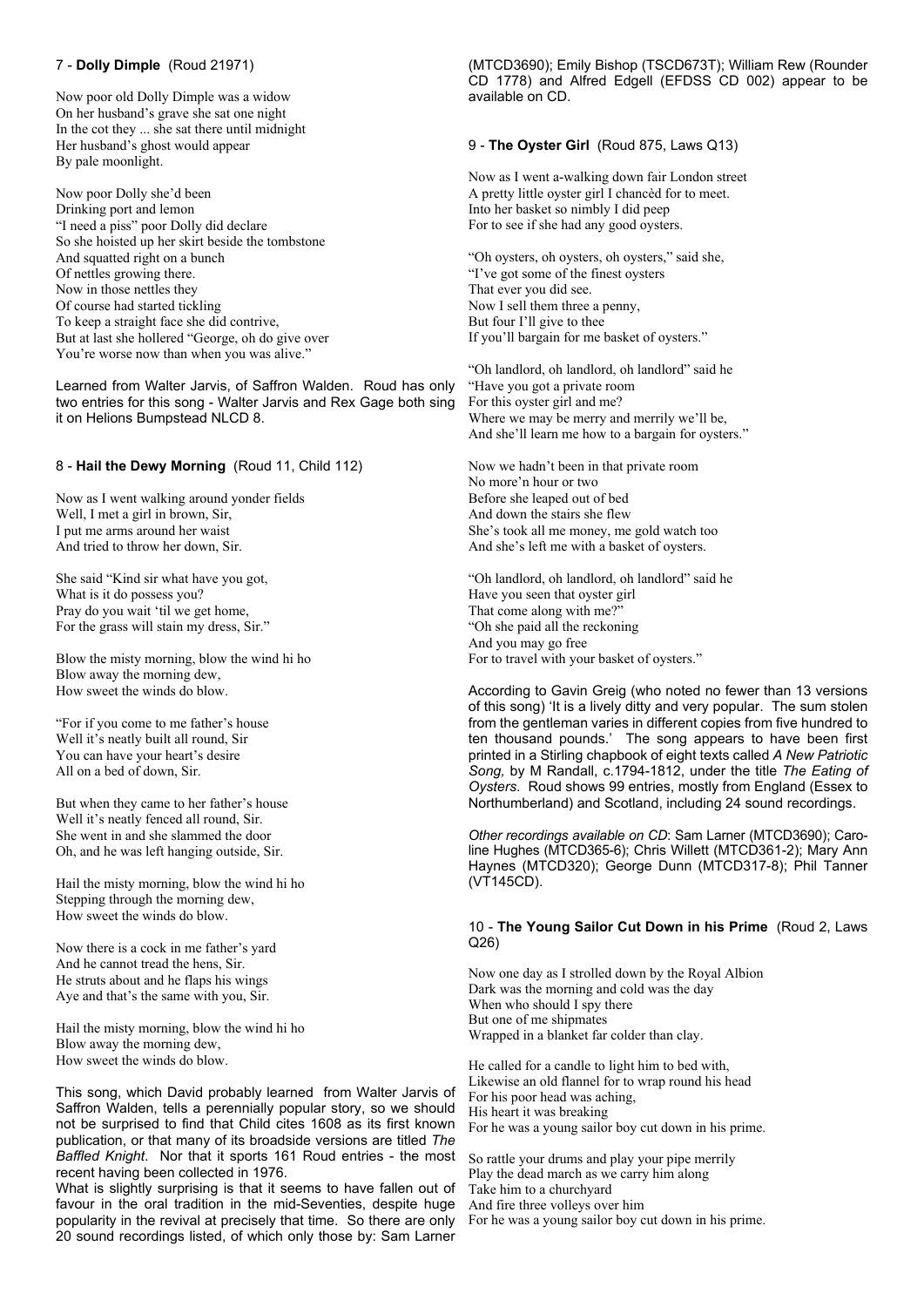Now his poor agèd father, his dear old mother, Oftimes had warned him about his past life Along with those flash girls His money he squandered Along with those flash girls he took his delight.

But now he is dead to the Churchyard we'll carry him Six jolly sailor boys march by his side And in each of their hands a bunch of white roses That no-one need smell him as we pass along.

So rattle your drums and play your pipe merrily Play the dead march as we carry him along Take him to a churchyard And fire three volleys over him For he was a young sailor boy cut down in his prime.

Now at the corner of the street There's two girls a-standing One to the other do whisper and say "Here comes the young fellow Whose money we squandered Here comes the young sailor boy Cut down in his prime".

Now at the top of his tombstone These words they are written 'Come all you young fellows take a warning by me, And never go courting the girls of the city For the girls of the city were the ruin of me'

So rattle your drums and play your pipe merrily Play the dead march as we carry him along Take him to a churchyard And fire three volleys over him For he was a young sailor boy cut down in his prime. *David*: I learned this from Walter Jarvis, of Saffron Walden.

An extremely popular and widespread song throughout these islands and North America - in fact, almost two thirds of Roud's 355 entries are from the USA. It's an old song, but doesn't appear in many broadsides (only 15), though it has been included in a few books - 154 to be exact!

There are 106 sound recordings, and those by: Harry Brazil (MTCD345-7); Harry Holman (MTCD309-10); Bob Hart (MTCD301-2); Bill Ellson (MTCD320); Hobert Stallard (MTCD344); Texas Gladden (Rounder CD1500); Fred Jordan (VTD148CD); Johnny Doughty (TSCD662); Harry Upton (TSCD652); Viv Legg (VT153CD); Moses 'Clear Rock' Platt and James 'Ironhead' Baker (Rounder CD1821) remain available on CD.

# 11 - **The Trombone** (Roud 1848)

Well, now, the other night I took me wife Unto the music hall And ever since that blooming night Well it has been our downfall For she sat beside the bandsman, Oh, he filled her with delight The fellow that played the trombone, Oh, he stole me wife that night

With his rrrumpti ra, rrrumpti ra, Rrrumpti ra a ray, The fellow that played the trombone He stole me wife away, He pulled that long thing in and out, It made her feel so gay He really tickled her fancy with his Rrrumpti ra a ray

Well, now, she said she liked his music And would go there every week I said it would be our downfall If she didn't stop her cheek But she took no notice what I said And she went from time to time Whilst I like a silly old fool stayed at home And nursed the kids and him at her did shine

On his rrrumpti ra, rrrumpti ra, Rrrumpti ra a ray, The fellow that played the trombone He stole me wife away, He pulled that long thing in and out, It made her feel so gay He really tickled her fancy with his Rrrumpti ra a ray

Well now, the other night I woke and found She'd gone with all her clothes She'd gone with that --- bandsman To a place God only knows And if ever I should find them, Why I'll break his honeymoon I'll smash his bloody instrument If I catch him playing a tune.

On his rrrumpti ra, rrrumpti ra, Rrrumpti ra a ray, The fellow that played the trombone He stole me wife away, He pulled that long thing in and out, It made her feel so gay He really tickled her fancy with his Rrrumpti ra a ray

Probably learned from Jimmy Knights, or another of the Suffolk singers. Both Jimmy and Ted Chaplin had recordings issued, but they are not available on CD.

# 12 - **The Tarry Sailor** (Roud 1403)

Well I am a tarry sailor boy Just lately home from sea When a beautiful young damsel She winked her eye at me. So boldlye steppèd up to her and I took her by the hand "Oh," I said "My pretty fair maid Will come to some foreign land?"

"What, come to some foreign land, kind sir, What would my parents say? My friends and my relations Would banish me straightway. For you're a tarry sailor boy And I'm a girl so high You ask me for to go with you, Oh no, kind sir, not I."

But he gave to her a ribbon, He gave to her a ring He gave to her a sweet kiss And a far better thing Saying "Lady, won't you marry me, Marry sweet as I?" The answer that she gave to him was "No, me love, not I."

But six long months being over, And seven was making haste This beautiful young damsel She thickened round the waist.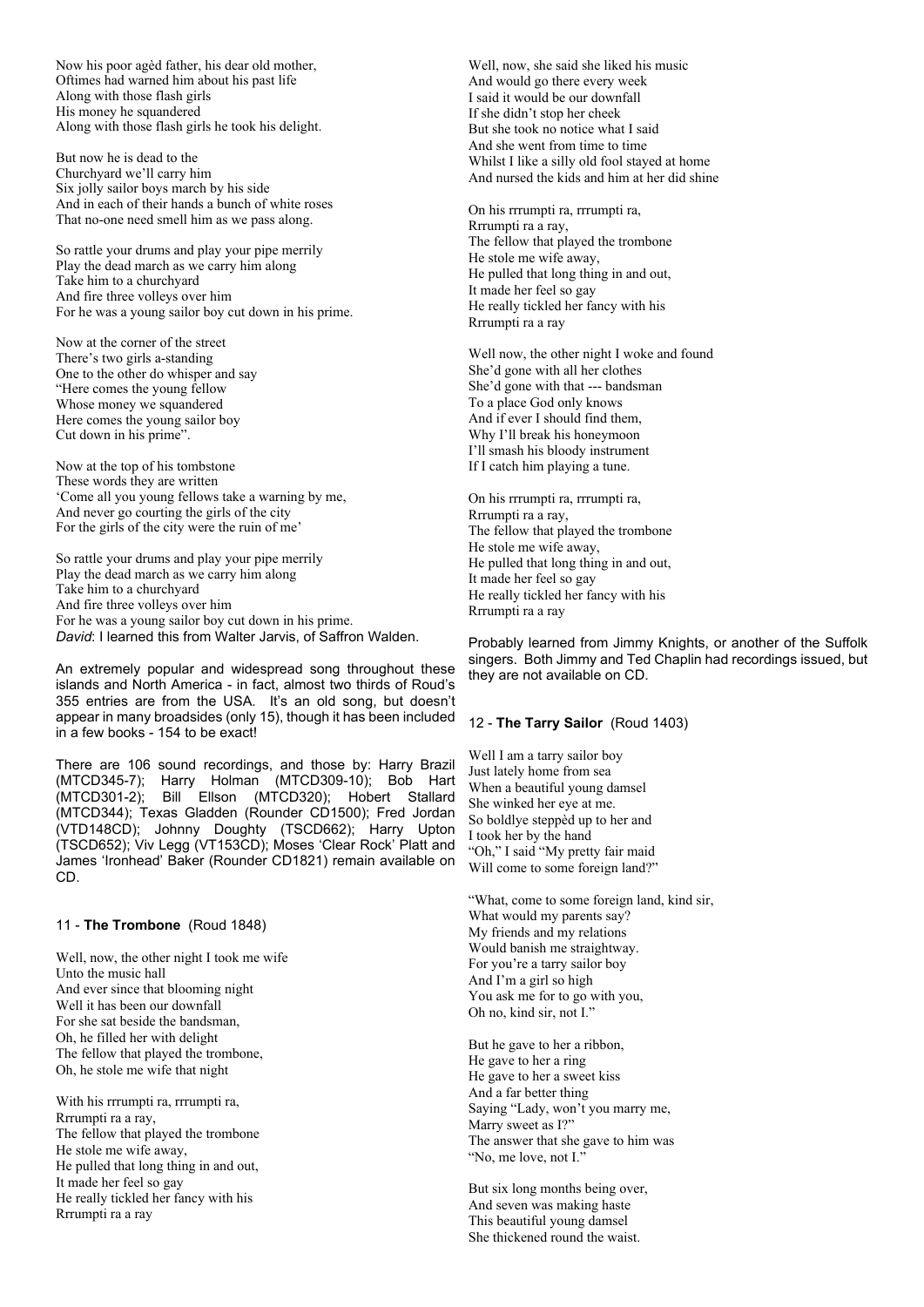No drawers they would not fit on her, Nor apron strings would tie She cursed the very day when she said "No, me love, not I." Now nine long months being over, And ten was coming on This beautiful young damsel She proved to have a son She took it to young Willie, But he unto her did say "D'you think that I will marry you now? Oh no, me love, not I."

And now your little baby's born, I'll tell you what we'll do You take your baby on your back And a-begging you may go And when you are tired You may sit down and cry And you can curse the very hour when you said "No, me love, not I."

So come all you pretty fair maids And a warning take by me Don't you build a nest in the top of any tree For the green leaves they will wither And the roots they'll all decay And the beauty of a young girl soon ... And fades away.

*David*: Another song I learned from Walter Jarvis, of Saffron Walden.

Despite Walter's title, this is not actually a version of *The Tarry Sailor*, but in fact a song usually called *No, my Love, not I*. It's quite well-known, with 78 Roud entries, mainly from England, but with quite a few from North America. It was quite widely printed in broadsides, but the only sound recordings from these islands are from Scotland and Ireland.

# 13 - **A Group of Young Squaddies** (Roud 1783)

A group of squaddies one night in a pub They was talking of sweethearts they had. They all looked so happy save one of the boys Oh and he was downhearted and sad. "Come cheer up, me laddy," said one of the boys, "For surely there's someone loves you." Now he hung down his head, and softly he said, "Well, boys, I'm in love with two.

#### *Chorus:*

For one has hair of silvery grey, The other has locks of gold, One is young and beautiful, The other is bent and old. Both of their lives they are dear to me, From neither shall I part, One is my mother, God bless her I love her, And other is my sweetheart." *My sweetheart, you know, She's a hard-working lass And her I'm determined to wed. But my Father says "No,Lad, it cannot be so; You must marry an hieress instead." I'll go tell my Mother, who knows how it is, For when she met Dad, he was poor. She said "Lad, don't you fret, You'll have your reward yet, And you Father's consent, I am sure."*

*Chorus.*

It's strange to find a song which was known to so many singers, having only 21 entries in Roud's Index - although, unusually, every one cites a named singer. All the *Blaxhall Ship* singers knew it. It could be that it's not the sort of song many collectors would bother with, or because it was a comparatively recent composition, by Lester Barrett in 1892.

Roy Harvey first recorded it with the North Carolina Ramblers in 1927, as did the Carter Family in the 1930s, under the title *Two Sweethearts*, and I would guess that this was how it entered the oral tradition in Britain. All the collections date from the late-1960s onwards.

The italicised second verse is from Percy Webb, of Snape, Suffolk.

Other versions available on CD: Bill Smith (MTCD351); Joan Taylor (MTCD345-7); Geoff Ling (VT154CD); Viv Legg (VT153CD).

#### 14 - **The Crab Fish** (Roud 149)

Well now there was a little man And he had a little horse He took it to the river to see if it would cross Singing 'oh Mrs Donovan, Oh Mrs Donov-all the day.

Well he rode and he rode 'til he came to a brook He saw a fisherman a-fishing with an 'ook Singing ....

Oh fisherman, fisherman, tell to me Have you a crabfish for my tea Singing ...

Oh yes, said the fisherman, I've got two. One for me and the other for you Singing ...

So he took that crabfish by the back bone Flung on his shoulder and buggered off home Singing ... Now when I got home well I couldn't find a dish So I put it in the pot where the missis takes a piss Singing ...

Well everything was all right 'Til the middle of the night The missis she arose and she Want to take a shite Singing ...

Oh Husband, Oh Husband, as sure as I was born There's a devil in the pisspot Giving me the 'orn Singing ....

So she grabbed the brush, oh And I grabbed the broom We ... the bleeding crabfish Around, around the room Singing ...

So we kicked it in the head, and we kicked it side We kicked it in the bollocks 'Til the poor bugger died Singing ...

*David*: I remember standing at the bar in *The Eight Bells*, Goudhurst with Henry Ridley, and we were really singing for each other. There was a tableful of travellers making an awful din roaring country and western songs, but one saw the tape recorder, came to the bar, and sang a good - and to me unusual - version of the *Crab Fish*, bought a round, and returned to murdering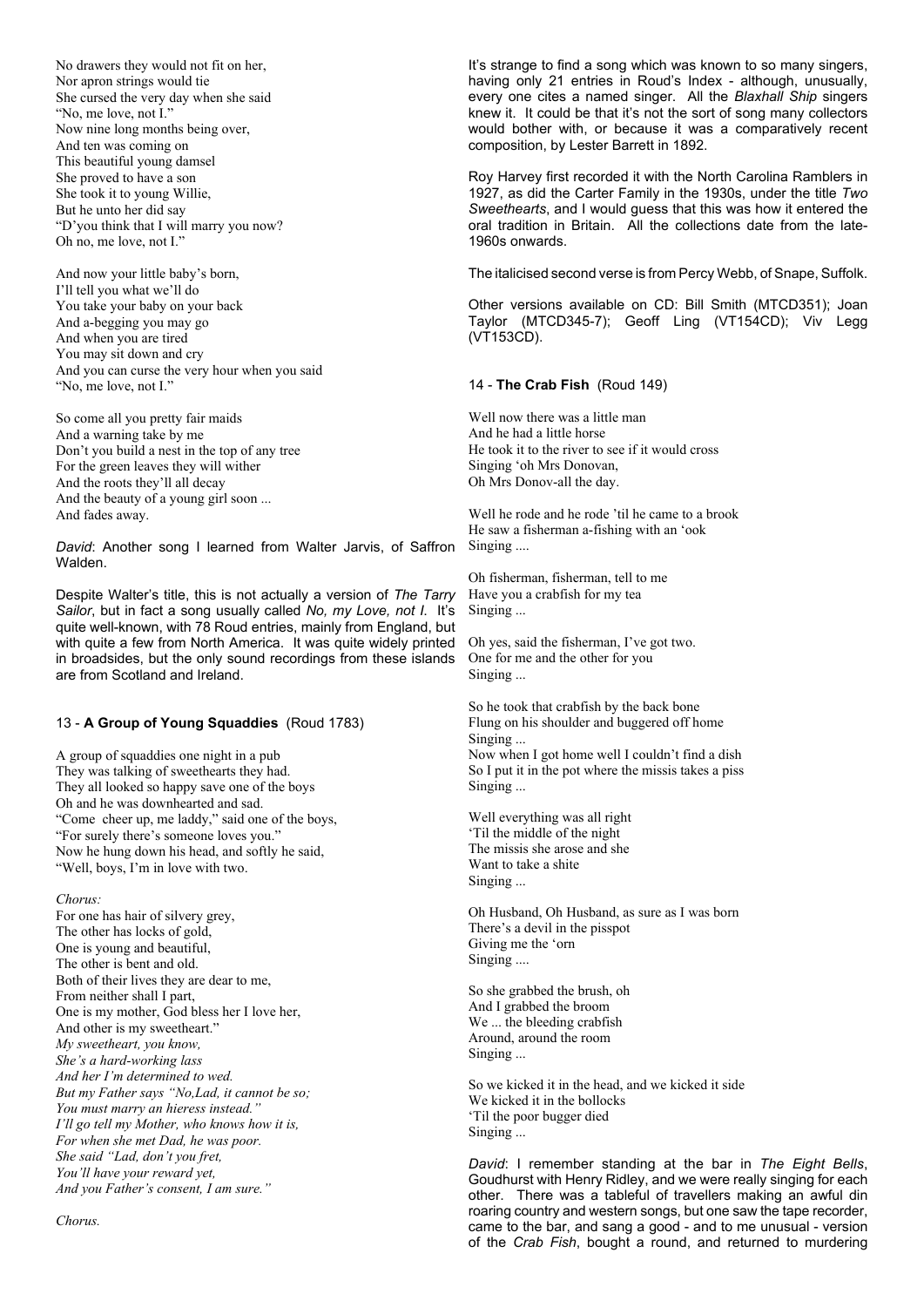country and western songs. Henry didn't know his name but reckoned he was a cousin of 'Joe and Pat' who lived locally and had originally stayed on in the area after hopping many years before. Although thought of locally as 'gypos' (Joe worked on 'my' farm), Henry, a Romany, didn't even think of them as 'poshrats' but even lower down the social scale, mere 'Londoners'!

A fairly popular song with 84 Roud entries, mainly from England, both north and south. Unusually, we know of only one broadside publication, found in the 16th C *Percy Folio MS*.

Almost half the entries are sound recordings, although only those by Danny Brazil (MTCD345-7); Percy Ling (MTCD339-0); Dan Tate (MTCD501-2); Harry Cox (TSCD673T); Nora Cleary (TSCD657) and Mickey Connors (Pavee Point PPCD 004) remain available on CD.

#### 15 - **The Game of All Fours** (Roud 232)

As I went a-walking one midsummer's morning As I went a-walking all on the highway Now who should I spy but a sweet pretty damsel And she was a-walking all on my way.

"Oh where are you going my fair pretty damsel, Oh where are you going so earlye this morn?" "Well, I'm going to a place, It's a town they call Glasgow That's the sweet pretty town where I was born."

So they walked and they talked For a long while together They walked and they talked 'Til they came to a shady green tree Now she sat herself down and I sat down beside her And the game that we played Was One, Two and Three.

"Now it's your turn to deal then, It's my turn to shuffle. I'll show you the best card there is in the pack." Now she laid the ace down, I put the jack down beside it. Which left me to play High, Low, Jack and the Game.

So I took off my hat and I bid her good morning Saying "You are the best that I've met at this game." She said "Thank you, kind sir, If you come this way in the morning We'll play that game over and over again."

On the surface we are dealing with card play, and Hoyle's *Rules of Games* (1955) indeed lists *All Fours*. In her edition of *Cecil Sharp's Collection of English Folk Songs* (1974), Maud Karpeles places in the section devoted to sports and pastimes *The Game of Cards*, a version of the song Hoyle noted in 1908. Yet this is a transparently erotic piece which had to wait until 1960 to appear in respectable print, in James Reeves's anthology of English traditional verse, *The Everlasting Circle*. That it was well known a century earlier is attested by the broadside issued by Henry Disley of London, a political adaptation or parody dealing with Garibaldi's struggle for Italian unity under the title of *The Game of All Fours*. At much the same time, the catalogue of the Manchester ballad printer, T Pearson, included the original *Game of All Fours*, twinned with *The Steam Loom Weaver*.

A fairly widely collected song, found only in the southern half of England, with 75 Roud entries, the most northerly being from Staffordshire and Norfolk. It seems to be very popular amongst Travellers and George Dunn, Charlie Wills and Sam Larner are about the only *Gorgios* amongst the singers named. Vic Legg informs us that All Fours is still played in a number of pubs in the

china-clay areas near St Austell in Cornwall; indeed, they have a League - for the card game, that is.

*Other recordings on CD*: Sam Larner (MTCD3690); Phoebe Smith (MTCD356-7); Tom Willett (MTCD361-2); Hyram Brazil (MTCD345-7); Caroline Hughes (MTCD365-6); George Dunn (MTCD317-8); Sarah Porter (MTCD309-10); Levi Smith (TSCD 661).

#### 16 - **The Old Miser** (Roud 3913)

There was an old miser who in London did dwell He had but one daughter, a most beautiful girl And when that old miser was out of the way She was courted by a sailor boy Both by night and by day.

Now when that old miser he became for to know Straight away to a captain, straight away he did go Saying "Captain, oh captain, good news I've to tell For I have got you here a sailor boy A transport for to sell."

"Now how much will you give me?" That old miser did say "I will give you ten guineas for to take him away." "I will take him, I will send him far over the main, And he'll ne'er return to England For to court her again."

Now when that young damsel She became for to know Straight away to that captain, Straight away she did go Saying "Captain, oh captain, bad news I've to tell For you've got here my sailor boy A transport for to sell."

Then out of her pocket drew forth handfuls of gold Down under the quarter deck ten hundred she told "I will give you all this money And twice as much more If you will give to me my sailor boy, He's the lad I do adore."

"Oh no then," said the captain, "that never shall be For your father has sold him a transport to me, I have ta'en him I have sent him far over the main And he'll ne'er return to England For to court you again.'

"Put a curse on my parents wheresoever they be For I know in my own heart they're the ruin of me Now I'll go home to my cottage And set myself down And I'll weep there for my sailor boy 'Til the day he do return."

This song is almost certainly of broadside origin (almost half of Roud's 37 entries); the theme of the rich man who has his daughter's humble suitor pressed to sea is one of the commonest of 18th century song subjects.

Despite being a good story, set to a gorgeous tune in most cases, it was not much taken-up by traditional singers, although the 14 named in Roud are spread right across the southern half of England. There is also one American sighting, and two from Tristan da Cunha.

*Other versions available on CD*: Sam Larner (MTCD3690); Chris Willett (MTCD361-2); Mary Ann Haynes (MTCD320).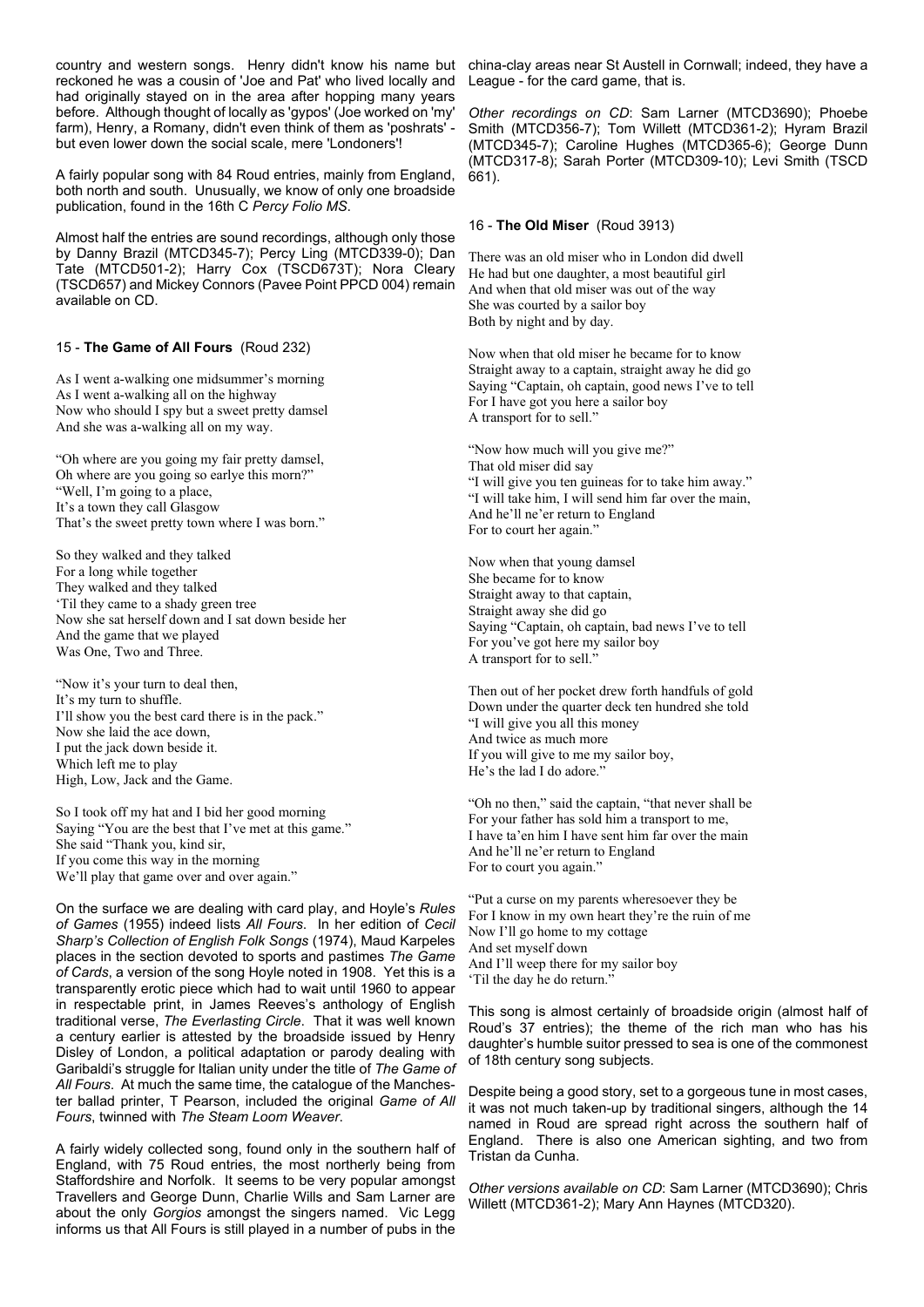# 17 - **Riding Down to Portsmouth** (Roud 1534)

Oh as I was a-riding along In the heighth of my glory Oh as I was a-riding along You shall hear of my story How I fell in love with a fair, pretty maid And I asked her if she'd go along with me Some pleasure and some pastimes to see Whilst a-riding down to Portsmouth

"Oh, sailor if I go along with you well, It's I must be a-carried Oh, sailor if I go along with you Oh it's I must be a-married" So she slept all in me arms that night And there we did sport 'til break of day When she left me with the reckoning bill to pay Whilst a-riding down to Portsmouth

"Oh Landlord tell me what there is to pay For it's I might be a-missing Oh Landlord tell me what there is to pay For I might be a-jogging For she's robbed me of me gold watch and purse And she's give to me what is ten times worse Oh Landlord don't you think that I'm under a curse Whilst a-riding down to Portsmouth

"Oh saying damn me to myself How I've paid for my kissing Saying damn me to myself How I've paid for my learning I shall leave you my horse here in pawn I pray you, keep it from the wars I do return When all gallus girls I shall scorn And I'll ride no more to Portsmouth"

Cecil Sharp, Percy Grainger and Ralph Vaughan Williams all collected versions of this song during the early days of the 20th century - the latter from May Bradley's mother, Esther Smith. The only known broadside is a Victorian sheet, without printer's imprint, in the Harris Library collection in Preston. Although this song is rare - only 22 Roud entries and 8 named singers - its theme is, of course, a common one.

*Other CD recordings*: Tom Willett (MTCD361-2); Mary Ann Haynes (MTCD320).

#### 18 - **The Banks of the Nile** (Roud 950, Laws N9)

"Hark, hark the drums do beat, my love, And I must haste away. The bugle sweetly sounds And I can no longer stay, I am called up to Portsmouth Oh it's many a weary mile All for to be on board, my love, All for the banks of the Nile."

"Oh Willie, dearest Willie Don't you leave me here to mourn Don't you leave me here to curse the day That ever I was born For parting with my Willie dear It's like parting with my life So stay at home, dear Willie, Oh, and make me your lawful wife.

"Else I'll put on my velveteens And I'll go along with you. I'll voluntee my services And go to Egypt too.

I'll fight beneath your banner, Love, And fortune it may smile And I'll be your loyal comrade All on the Banks of the Nile." "Oh Nancy, dearest Nancy, Such things can never do. The government has ordered No women there to go; The government has ordered The King he doth command Oh, and I am bound on oath, my love, To serve on a foreign land.

"Beside your waist it is much too slender, Your complexion it is too fine, Your constitution it is too weak To stand the hard campaign. The sultry suns of Egypt Your precious health would spoil And the sandy desert places All on the Banks of the Nile."

"Oh cursèd cursèd be the day That e'er this war begun For it's taken out of England Many a bonny young man It's ta'en from us our life guards Protectors of our isles And their bodies feed the worms upon The Banks of the Nile."

This song, for which David can't remember his particular source, is fairly well-known with 129 Roud entries. Songs on the theme of a young woman pleading with her soldier/sailor lover to be allowed to accompany him to the wars have appeared in various forms down the ages, one of the earliest of these being *The Undaunted Seaman who resolved to fight for his King and Country, Together with His Love's Sorrowful Lamentation at their Departure,* which is dated around 1690. The subject has given rise to such songs as *Manchester Angel, Lisbon* and *High Germany. The Banks of the Nile* has been identified with the battle of Aboukir, Egypt, which took place in 1801, during the Napoleonic wars.

*Other recordings on CD*: Pat MacNamara (MTCD331-2); Unnamed singer (possibly recorded by Vaughan Williams), *A Century of Song,* EFDSS CD02.

# 19 - **The King of the Gypsies** (Roud 229, Laws O4)

Now me father is the king Of the Gypsies that is true Now me mother she taught me Some camping for to do.

So I took me pack all on me back, And they all wished me well And I went up to London Town Some fortunes for to tell.

Now as I went a-walking Down fair London streets Why a handsome young squire He chancèd for to meet Her viewed my pretty nut-brown cheeks, And these he liked full well Said he "My pretty Gypsy girl, Can you my fortune tell?"

"Oh yes, kind sir, give me a hold of your hand. Why you have gotten houses, You've got riches and you've land But all those pretty fair maids You must put to one side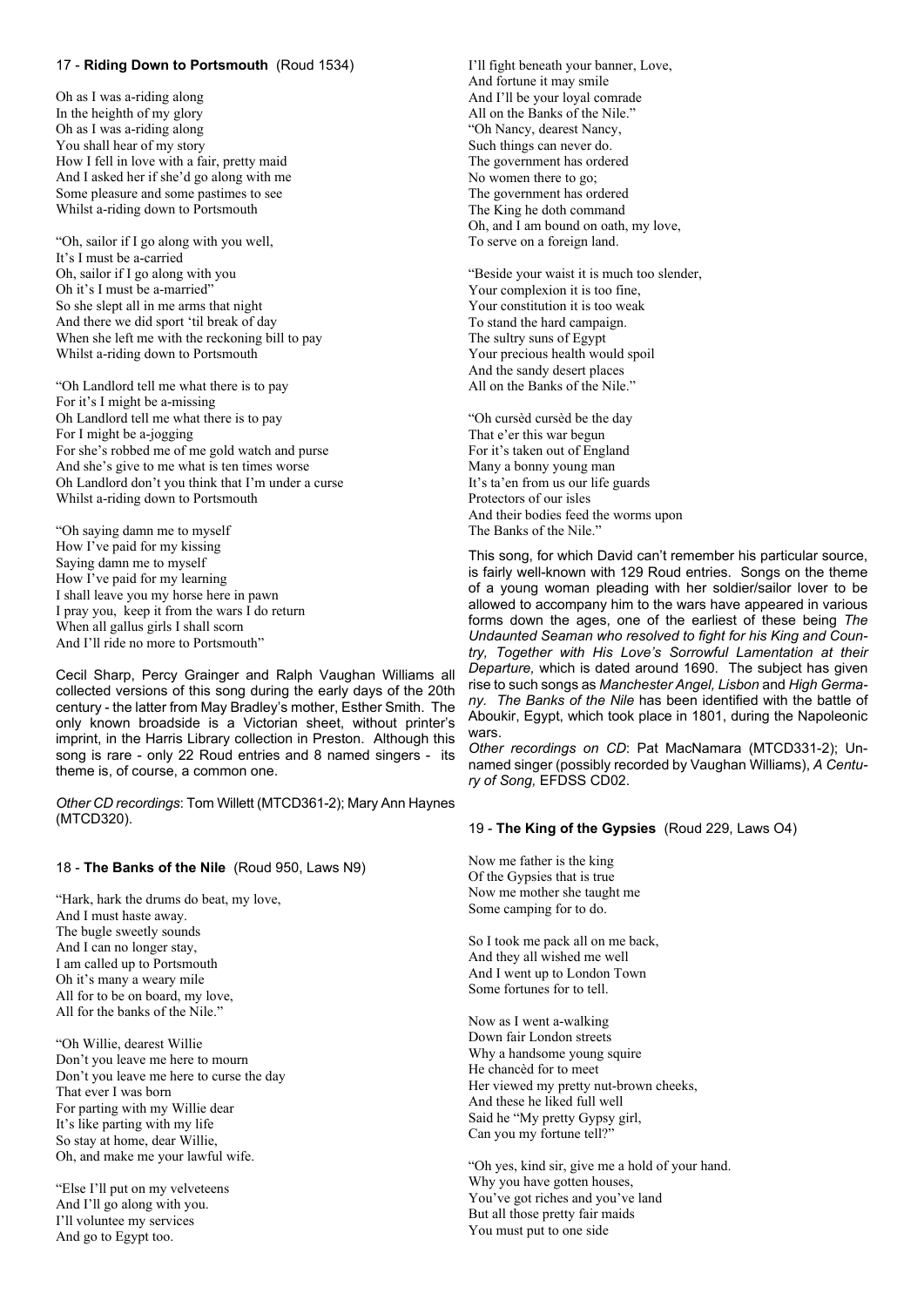For I'm the pretty Gypsy maid Who is to be your bride.

"Now once I was a Gypsy girl But now a squire's bride, I've servants for to wait on me, And in a carriage ride." Now the bells they played so merrily, And the band so loud did play Oh and such a jolly time we had On the Gypsy's wedding day.

A version of the song, for which David can't remember his particular source, usually called *My Father's the King of the Gypsies* - from its first verse - or *The Gypsy Girl* or *The Gypsy's Wedding Day*. It was widely printed on broadsides, but has only been found in the oral tradition in central England and the USA. A surprisingly well-known song - 109 Roud entries - given that it has only four remaining CD recordings available: George Dunn (MTCD317-8); Joseph Taylor (TSCD651); Jasper Smith (TSCD661) and Percy Webb (Neil Lanham CD NLCD3).

# 20 - **La de da de da de da de dum** (Roud 25276)

Now on the 17th of March in La de da de da A son was born to Mrs Da de dum He had two arms, two legs, eyes and ears and mouth And the usual la de da de da de dum. Now as he grew older his la de da de da Grew faster than his other da de dum And when he was sixteen everyone remarked On his great big la de da de da de dum.

But he met a girl in La de da de dum She was pretty, though a trifle la de dum But the reason that he loved her was because She did not mind about his la de da de dum.

So now they got married in the spring Of la de da de da, They honemooned in lovely Da de dum Everything was all right 'cept they Couldn't use the double bed For his great big la de da de da de dum.

So now they decided la de da de da To use two single beds instead of one. They slept together and they used the other bed Just to rest his la de da de da de dum.

Now he took ill in the winter at La de da de da With an attack of the dreaded da de dum So they tied him up in bandages that ended in bow Round his la de da de da de da de dum.

But he died in the spring of la de da de da A victim of that dreadful da de dum So they put him in a coffin, But they couldn't close the lid For his great big la de da de da de dum.

Now you can read on his tombstone 'La de da de da The son of la de da de da de dum, Here lies his body, and in the Next grave up but one Lies his la de da de da de da de dum.

*David*: I learned this from Morag (last name forgotten), a young Scottish nurse who was working for a while at the Hadasah Hospital in Jerusalem. She sang with us in the Taverners occasionally, and later married an Irish UN worker, with whom she moved to the west of Ireland.

It's a new entry to the Roud *Index* - so I can tell you nothing more about it.

# 21 - **Lovely Joan** (Roud 592)

It's of a fine young man indeed He was mounted on his milk white steed He rode, he rode himself all alone Not stop 'til he came to Lovely Joan.

"Good morning to you, my pretty maid" "And twice good morning Sir," she said. He gave her a wink and she rolled her dark eye Said he to himself "I'll be there by and by."

"Oh don't you think those stooks of hay A fair pretty place for us to play? So come with me like a sweet young thing And I shall give to you my golden ring."

From off his hand he drew a ring of gold "My fair pretty miss do this behold. I'll freely give it for your maidenhead." And her cheeks they blushed like the roses red.

"Pray give that ring into my hand And I shall neither stay nor stand, For that ring will do far more good to me Than twenty maidenheads," said she.

But as he made for those stooks of hay She leaped on his horse and she rode away. He called, he cried, but 'twas all in vain For she never stopped nor looked back again.

She didn't think herself quite safe Not until she had reached her own true love's gate She'd stolen his horse and his golden ring And left him to rage in the meadows so green.

Another well-known song not much taken up by the oral tradition - 75 Roud entries, but only 10 named singers and just two sound recordings; that by Ray Driscoll is on Artesion CD 703. David learned it in his youth from the *Penguin Book of English Folk Songs* and sang it in 1968 when he met Deborah in Jerusalem. Perhaps because Joan was both her and her mother's middle name, it was one of her favourites, so he re-learned it for this 'birthday special' CD.

#### 22 - **The Roving Journeyman** (Roud 360)

I am a roving journeyman and I roam from town to town. Oh, and when I gets a job of work I'm ready to set down. With me bundle all on me shoulder And me stick all in me hand, And round the country I shall go Like a roving journeyman.

Now when I arrived in Brighton Town All the girls they jumped for joy Said one unto the other "Here comes the roving boy." Now one handed me the bottle, The other held the glass And the toast goes round the table "Here's good luck to a journeyman".

Now I hadn't been in Brighton Town But days scarce two or three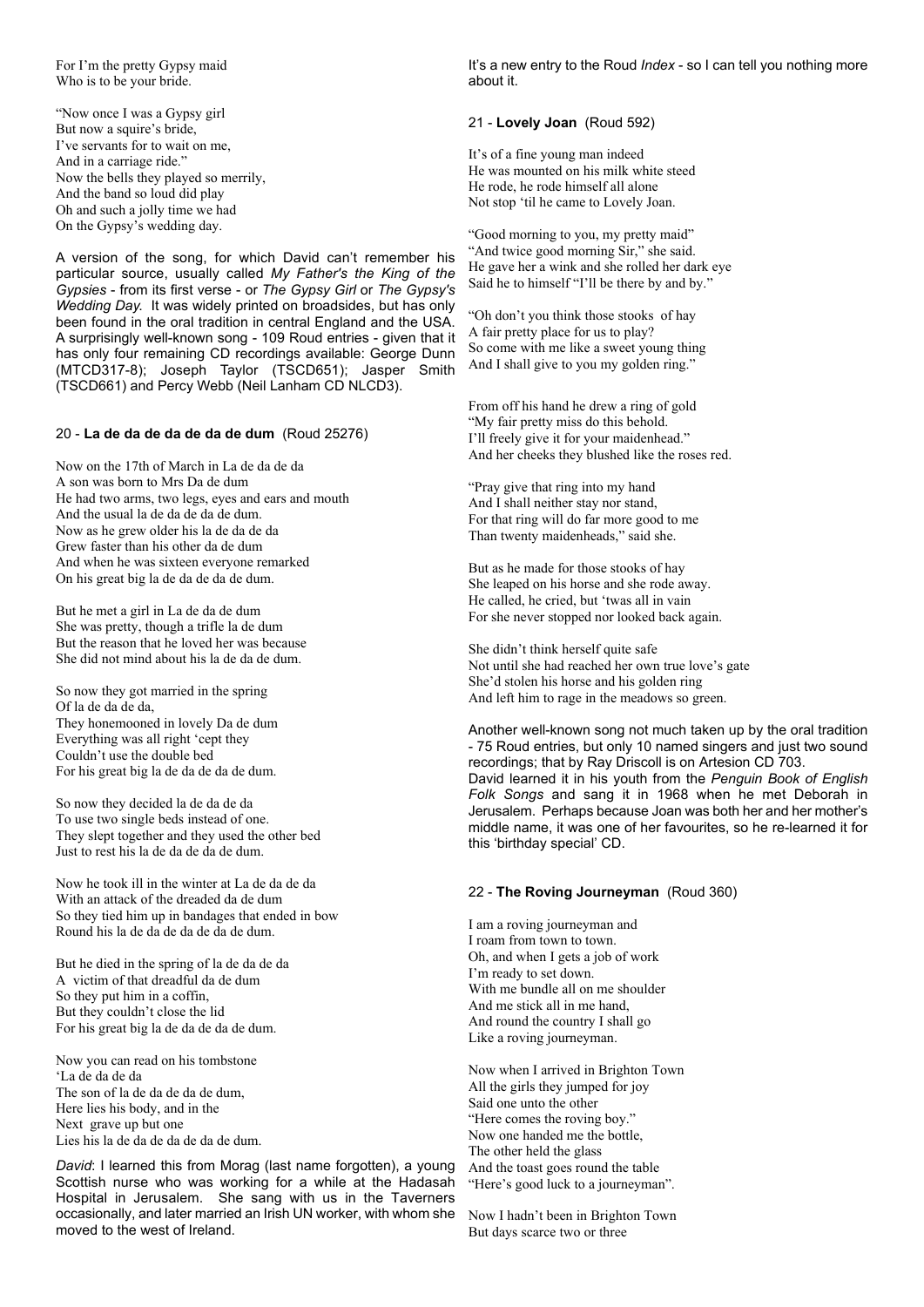Before me master's daughter She fell in love with me. She asked me for to dine with her And she took me by the hand And boldly she told her parents That she loved the journeyman.

"Oh, get away you foolish maid, Such folly speak no more, For he's only a roving journeyman That you've never seen before." "But Mother sweet, in do entreat I'll love him all I can, And round the country I shall go Like a roving journeyman."

*David*: I learned this song from the Topic LP by the Willett Family.

Roud has 118 instances of this song, of which 30 are sound recordings. Many of the named singers have Gypsy or Traveller surnames.

The song was thought to be Irish in origin and the text often refers to the locality of Carlow, though only seven of Roud's singers are from Ireland.

*Other CD recordings*: Tom Willett (MTCD61-2); Danny Brazil (MTCD345-7); Mary Doran (TSCD677T); Paddy Doran (Saydisc CD-SDL 407).

# 23 - **The Trees they do Grow High** (Roud 31, Laws O35)

The trees they do grow high And the leaves they do grow green And many's the long and winter's night My love and I have seen. It's a cold winter's night, my love, You and I must lie alone For my bonny boy is young but he's growing.

"Now Father, dear Father, You've done to me great wrong For you've gone and got me married To one who is too young For he is only sixteen years and I am twenty one, Oh my bonny boy he's young but he's a-growing."

"Oh Daughter, dear Daughter, I'll tell you what we'll do We'll send your love to college For another year or two And all around his college scarf We'll tie the ribbons blue For to let the ladies know that he's a-married."

Now so early, so early, so early the next day This couple they arose and went sporting in the hay And what they did there she never would declare But she never more complained of his a-growing. Now at the age of sixteen he was a married man And at the age of seventeen the father of a son But at the age of eighteen years growth Grew over his tombstone; Cruel death had put an end to his a-growing.

So now my love is ended and in his grave do lie I'll sit here and mourn his death until the day I die And I'll sit here and mourn his death Until the day I die And I'll watch all o'er his son Whilst he's a-growing.

David learned this one from Joe Dolan, his sometime tent-mate, as mentioned in the Masada section, above.

Roud shows this song to be widely known, with 264 entries from right across the Anglophone world, and with the majority from England. It is most usually titled *The Trees they do Grow High*, but examples along the lines of *Long a-Growing* are also very frequent. Clearly its popularity endured until recently, since about one third of the entries are sound recordings.

Although the sad tale of such failed arranged marriages was universal, Aberdeenshire claims it firmly for the marriage, and death three years later, of the young Laird of Craigston in 1634, as attested by James Maidment in *A North Country Garland* (1824).

*Other versions available on CD*: Caroline Hughes (MTCD365-6); May Bradley (MTCD349); Mary Ann Haynes (MTCD320); George Dunn (MTCD317-8); Ellen Mitchell (MTCD315-6); Lizzie Higgins (MTCD337-8); Harry Brazil (MTCD345-7); Fred Jordan (VTD148CD), Joe Heaney (TSCD518D), Harry Cox (Rounder CD1839), Walter Pardon (TSCD514), Duncan Williamson (Kyloe 101).

#### 24 - **McCaffery** (Roud 1148)

Kind friends take warning now by my sad tale As I lie here in Strangeways Jail, My thoughts, my feelings no tongue can tell As I lie listening to the prison bell.

Now when I was seventeen years of age Into the army I did engage, I did enlist with good intent To join the fortysecond regiment.

Now to Fulwood Barracks then I did go To serve some time there at that depot, But from trouble there I was never free Because my own captain he took a dislike to me.

Now when I was stationed on guard one day Some soldiers' children they came round me to play My captain from his quarters came And he ordered me to take their parents' name.

Now my officer's orders, oh, now I must fulfil But I took their names against my will, I took one name instead of three, 'Neglect of duty' was the charge against me.

In the orderly room next morning, oh, I did appear My commanding officer refused my plea to hear. Oh, and quickly he did sign my crime And to Fulwood Barracks I was close confined.

Now with loaded rifle I did prepare To shoot my captain on the barrack square, It was Captain Neal that I meant to kill But I shot my own colonel against my will.

Oh I done the deed, oh yes I shed the blood, At Liverpool Assizes my trial I stood. Now the judge he said "John McCaffery, Prepare yourself for the gallows tree."

Now I have no father to take my part I have no mother to break her heart. I have one friend, oh a good woman is she, Would lay down her life for John McCaffery.

Now at Liverpool Assizes this young man stood trial In Strangeways, Manchester, his body now lies. So come all you young soldiers as pass by his grave Pray Lord have mercy on John McCaffery.